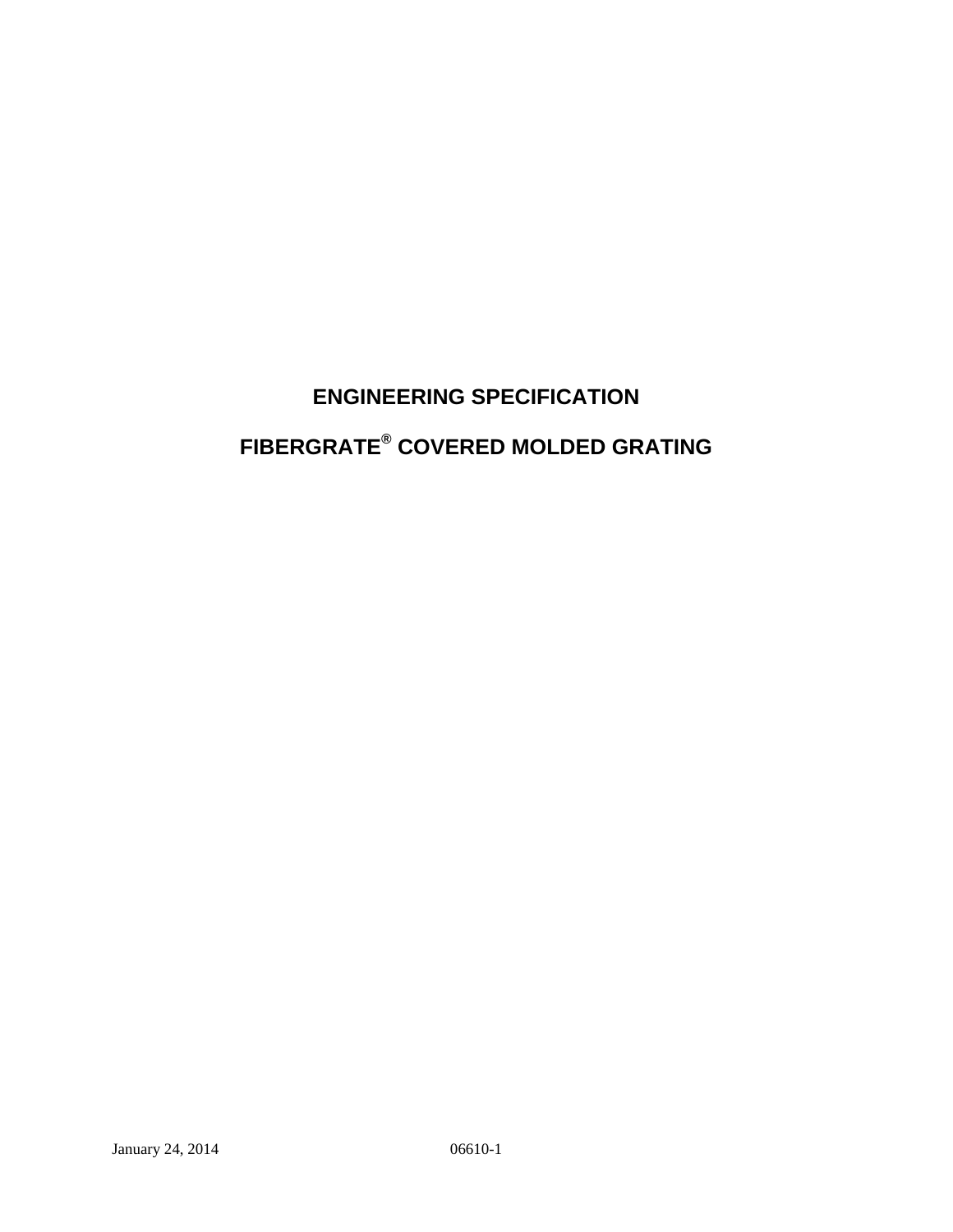# SECTION 06610

#### FIBERGLASS REINFORCED PLASTICS (FRP) FABRICATIONS

# COVERED MOLDED GRATING

#### PART 1 - GENERAL

#### 1.1 SCOPE OF WORK

A. The CONTRACTOR shall furnish, fabricate (where necessary), and install all fiberglass reinforced plastic (FRP) items, with all appurtenances, accessories and incidentals necessary to produce a complete, operable and serviceable installation as shown on the Contract Drawings and as specified herein, and in accordance with the requirements of the Contract Documents.

#### 1.2 REFERENCES

A. The publications listed below (latest revision applicable) form a part of this specification to the extent referenced herein. The publications are referred to within the text by the designation only.

AMERICAN SOCIETY FOR TESTING AND MATERIALS (ASTM) Test Methods:

ASTM D 635 Rate of Burning and/or Extent and Time of Burning of Self-Supporting Plastics in a Horizontal Position

ASTM E 84 Surface Burning Characteristics of Building Materials

#### 1.3 CONTRACTOR SUBMITTALS

- A. The CONTRACTOR shall furnish shop drawings of all fabricated gratings and accessories in accordance with the provisions of this Section.
- B. The CONTRACTOR shall furnish manufacturer's shop drawings clearly showing material sizes, types, styles, part or catalog numbers, complete details for the fabrication and erection of components including, but not limited to, location, lengths, type and sizes of fasteners, clip angles, member sizes, and connection details.
- C. The CONTRACTOR shall submit the manufacturer's published literature including structural design data, structural properties data, grating load/deflection tables, corrosion resistance tables, certificates of compliance, test reports as applicable, concrete anchor systems and their allowable load tables, and design calculations for systems not sized or designed in the contract documents.
- D. The CONTRACTOR may be requested to submit sample pieces of each item specified herein for acceptance by the ENGINEER as to quality and color. Sample pieces shall be manufactured by the method to be used in the WORK.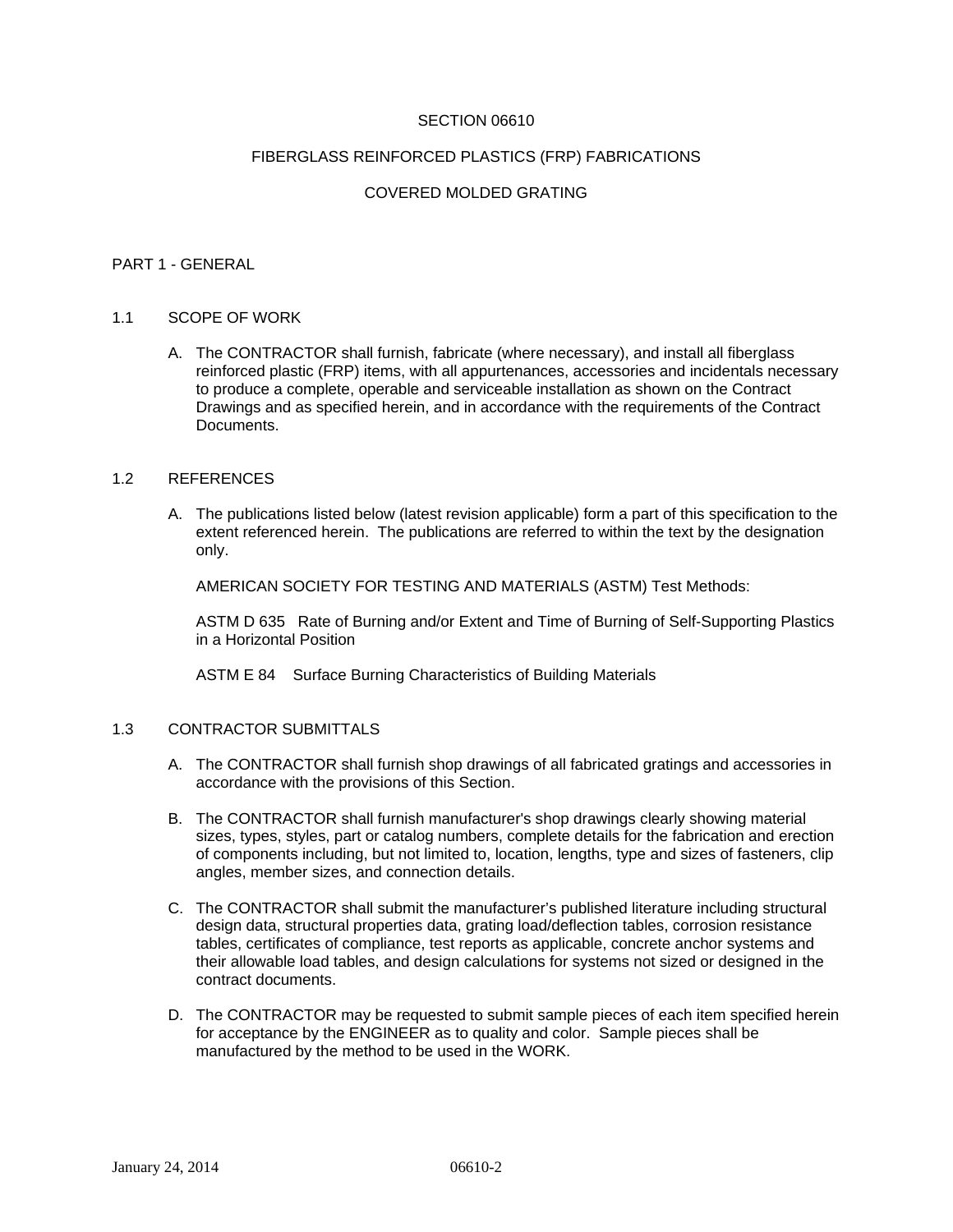# 1.4 QUALITY ASSURANCE

- A. All items to be provided under this Section shall be furnished only by manufacturers having a minimum of ten (10) years experience in the design and manufacture of similar products and systems. Additionally, if requested, a record of at least five (5) previous, separate, similar successful installations in the last five (5) years shall be provided.
- B. Manufacturer shall offer a 3 year limited warranty on all FRP products against defects in materials and workmanship.
- C. Manufacturer shall be certified to the ISO 9001-2008 standard.
- D. Manufacturer shall provide proof of certification from at least two other quality assurance programs for its facilities or products (DNV, ABS, USCG, AARR).

### 1.5 PRODUCT DELIVERY AND STORAGE

- A. Delivery of Materials: Manufactured materials shall be delivered in original, unbroken pallets, packages, containers, or bundles bearing the label of the manufacturer. Adhesives, resins and their catalysts and hardeners shall be crated or boxed separately and noted as such to facilitate their movement to a dry indoor storage facility.
- B. Storage of Products: All materials shall be carefully handled to prevent them from abrasion, cracking, chipping, twisting, other deformations, and other types of damage. Adhesives, resins and their catalysts are to be stored in dry indoor storage facilities between 70 and 85 degrees Fahrenheit (21 to 29 degrees Celsius) until they are required.

# PART 2 - PRODUCTS

# 2.1 MANUFACTURER

A. Covered gratings shall be Fibergrate**®** as manufactured by

 **Fibergrate Composite Structures Inc.** 5151 Belt Line Road, Suite 1212 Dallas, Texas 75254-7028 USA (800) 527-4043 Phone (972) 250-1530 Fax

Website: www.fibergrate.com E-mail: info@fibergrate.com

# 2.2 GENERAL

- A. All FRP items furnished under this Section shall be composed of fiberglass reinforcement and resin in qualities, quantities, properties, arrangements and dimensions as necessary to meet the design requirements and dimensions as specified in the Contract Documents.
- B. Fiberglass reinforcement shall be continuous roving in sufficient quantities as needed by the application and/or physical properties required.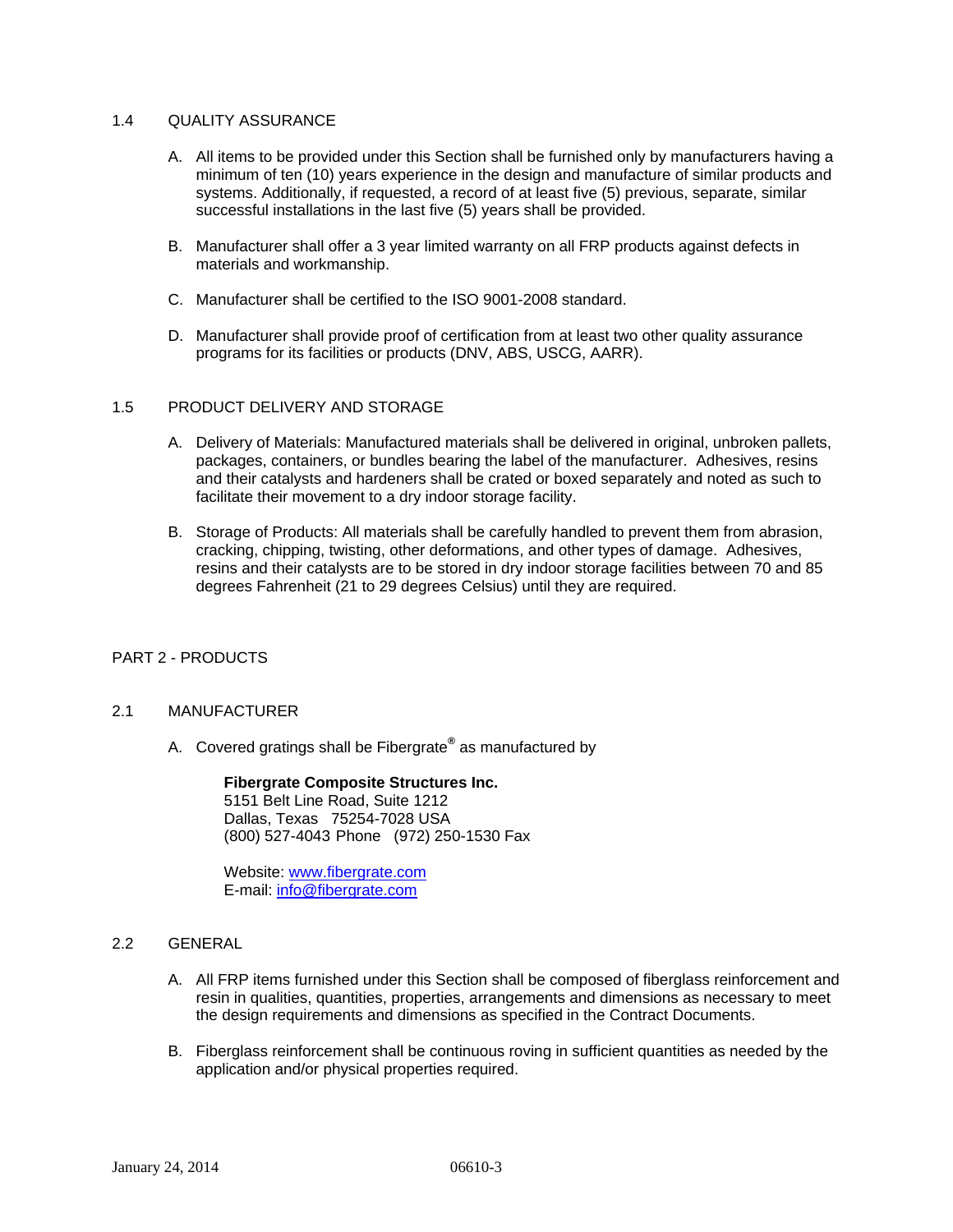- C. Resin shall be {Vinyl Ester, Isophthalic Polyester, Polyester *or* Modified Acrylic *choose one}*, with chemical formulations as necessary to provide the corrosion resistance, strength and other physical properties as required.
- D. All finished surfaces of FRP items and fabrications shall be smooth, resin-rich, free of voids and without dry spots, cracks, crazes or unreinforced areas. All glass fibers shall be well covered with resin to protect against their exposure due to wear or weathering.
- E. All grating products shall have a tested flame spread rating of 25 or less per ASTM E-84 Tunnel Test. Gratings shall not burn past the 25 mm reference mark and will be classified HB per ASTM D635.
- F. All mechanical grating clips shall be manufactured of Type 316SS (stainless steel).

# 2.3 MOLDED COVERED FRP GRATING

A. Manufacture: Grating shall be of a one piece molded construction with tops and bottoms of bearing bars and cross bars in the same plane. Grating shall have a (square *or* rectangular *choose one*) mesh pattern. Grating shall be reinforced with continuous rovings of equal number of layers in each direction. The top layer of reinforcement in the grating panel shall be no more than 3/16" below the top surface of the grating so as to provide maximum stiffness and prevent resin chipping of unreinforced surfaces. Percentage of glass (by weight) shall not exceed 35% so as to achieve maximum corrosion resistance, and as required to maintain the structural requirements of the CONTRACT.

After molding, no dry glass fibers shall be visible on any surface of bearing bars or cross bars. All bars shall be smooth and uniform with no evidence of fiber orientation irregularities, resin rich or resin starved areas.

The grating cover plate shall be attached to the completed panel of grating by chemical means to ensure integral action of the panel and plate. The panel and grating shall be uniformly clamped together to ensure that all contact surface remain in contact throughout the curing process.

- B. Non-slip surfacing: Covered grating shall have a gritted surface.
- C. Grating bar intersections are to be filleted to a minimum radius of 1/16" to eliminate local stress concentrations and the possibility of resin cracking at these locations.
- D. Fire rating: Grating shall be fire retardant with a tested flame spread rating of 25 or less when tested in accordance with ASTM E 84. Certifications shall be dated within the past two years and test data performed only on the resin shall not be acceptable.
- E. Resin system: The resin system used in the manufacture of the grating shall be {Vi-Corr**®** , FGI-AM**®** , Corvex**®** , ELS, XFR *or* Super Vi-Corr**®** - *choose one}*. Manufacturer may be required to submit corrosion data from tests performed on actual grating products in standard chemical environments. Corrosion resistance data of the base resin from the manufacturer is not a true indicator of grating product corrosion resistance and shall not be accepted.
- F. Color :{*varies by resin consult your catalog*}.
- G. F. Depth: "with a tolerance of plus or minus 1/16".
- H. G. Mesh Configuration of grating:  $\frac{\mathsf{y} \cdot \mathsf{x} \cdot \mathsf{y}}{\mathsf{x} \cdot \mathsf{x} \cdot \mathsf{x}}$  with a tolerance of plus or minus 1/16" centerline to centerline.